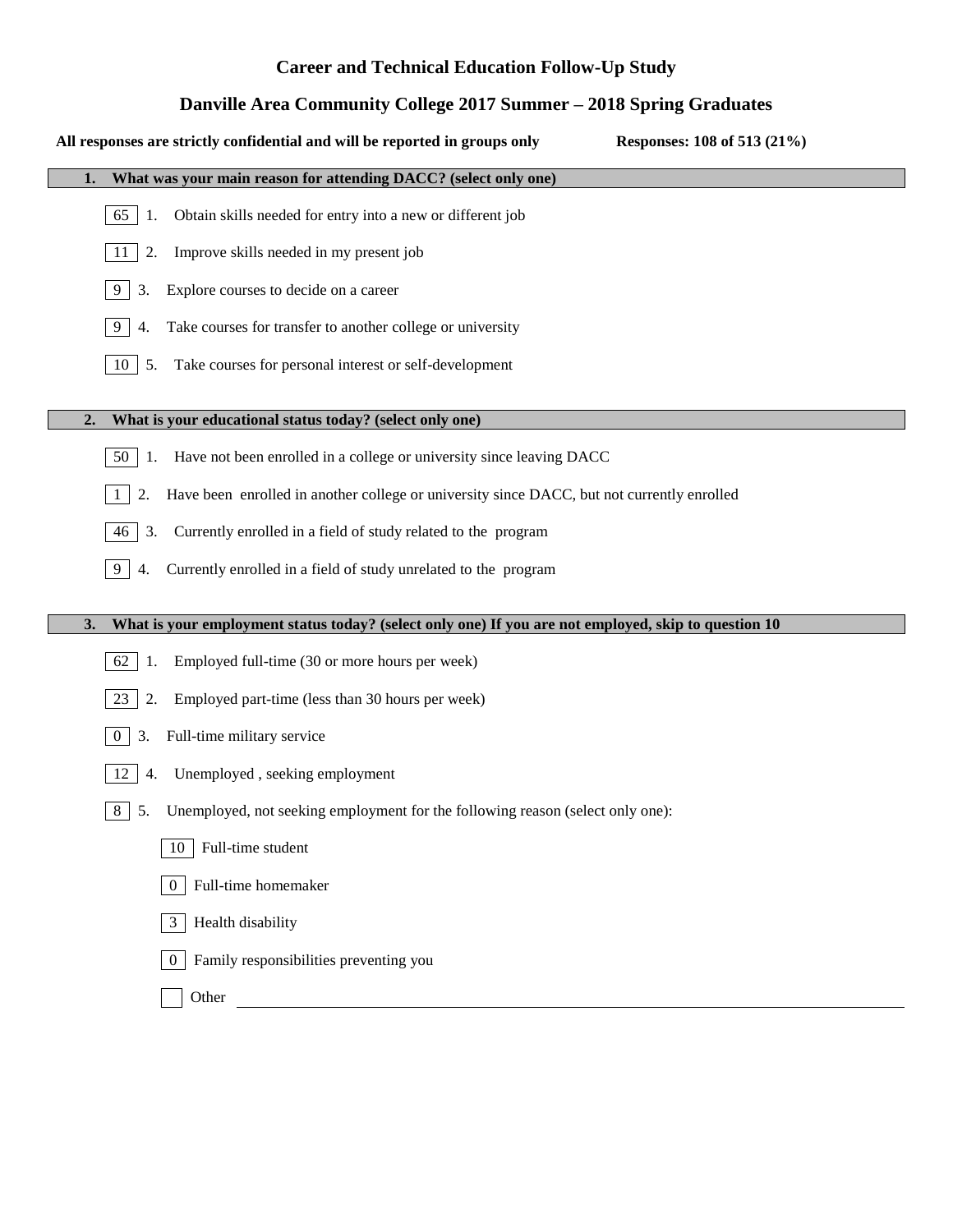| How closely is your job related to your program of study? (select only one)<br>4.                      |  |  |  |  |  |  |  |
|--------------------------------------------------------------------------------------------------------|--|--|--|--|--|--|--|
| 71<br>Related<br>1.                                                                                    |  |  |  |  |  |  |  |
| Unrelated, because of (select only one):<br>16<br>2.                                                   |  |  |  |  |  |  |  |
| Preferred to work in another field<br>2                                                                |  |  |  |  |  |  |  |
| Found a better paying job in another field<br>3 <sup>7</sup>                                           |  |  |  |  |  |  |  |
| Could not find a job in this field<br>$\overline{4}$                                                   |  |  |  |  |  |  |  |
| Worked previously in this field, but changed<br>$\mathbf{0}$                                           |  |  |  |  |  |  |  |
| Preferred not to move to a new location<br>$\overline{2}$                                              |  |  |  |  |  |  |  |
| $\boldsymbol{0}$<br>Temporary job while in transition (in college, between jobs, or summer employment) |  |  |  |  |  |  |  |
| Took job in order to get preferred working hours<br>$\mathbf{1}$                                       |  |  |  |  |  |  |  |
| Did not complete the program, or pass licensing test<br>$\mathbf{0}$                                   |  |  |  |  |  |  |  |
| Health problems prevented me from working in this field<br>$\overline{0}$                              |  |  |  |  |  |  |  |
| $\overline{0}$<br>Other<br><u> 1980 - Jan Samuel Barbara, martin di</u>                                |  |  |  |  |  |  |  |
| Working hours per week? (do not include over-time)<br>5.                                               |  |  |  |  |  |  |  |
| Average number of working hours per week?                                                              |  |  |  |  |  |  |  |
|                                                                                                        |  |  |  |  |  |  |  |
|                                                                                                        |  |  |  |  |  |  |  |
| What is your present hourly salary before deductions? (include commissions, but not over-time pay)     |  |  |  |  |  |  |  |
| \$<br>Per hour                                                                                         |  |  |  |  |  |  |  |
| In general, how satisfied are you with your present job? (select only one)                             |  |  |  |  |  |  |  |
| 41 1. Very satisfied                                                                                   |  |  |  |  |  |  |  |
| Somewhat satisfied<br>36<br>2.                                                                         |  |  |  |  |  |  |  |
| Somewhat dissatisfied<br>8<br>3.                                                                       |  |  |  |  |  |  |  |
| Very dissatisfied<br>3 <sup>1</sup><br>4.                                                              |  |  |  |  |  |  |  |
| When did you begin working in your present job? (select only one)<br>8.                                |  |  |  |  |  |  |  |
| Before entering the program<br>20<br>1.                                                                |  |  |  |  |  |  |  |
| 25<br>While enrolled in the program<br>2.                                                              |  |  |  |  |  |  |  |
| After leaving the program<br>40<br>3.                                                                  |  |  |  |  |  |  |  |
| What is the location of your primary place of employment? (select only one)<br>9.                      |  |  |  |  |  |  |  |
| 55<br>Within the Danville Area Community College district<br>1.                                        |  |  |  |  |  |  |  |
| Outside of the Danville Area Community College district, but within Illinois<br>27<br>2.               |  |  |  |  |  |  |  |